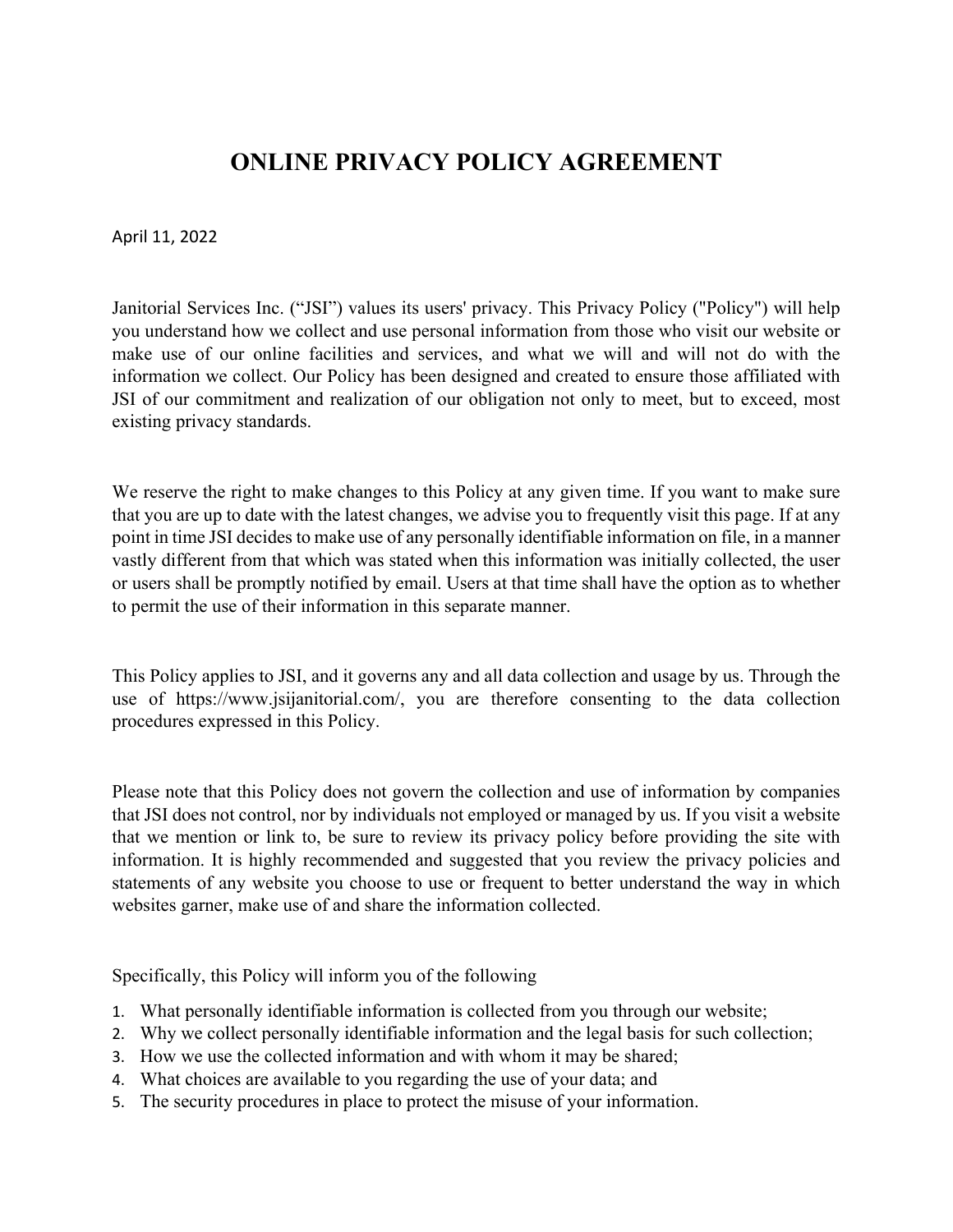# **Information We Collect**

It is always up to you whether to disclose personally identifiable information to us, although if you elect not to do so, we reserve the right not to register you as a user or provide you with any products or services. This website collects various types of information, such as:

- Voluntarily provided information which may include your name, address, email address, billing and/or credit card information etc. which may be used when you purchase products and/or services and to deliver the services you have requested.
- Information automatically collected when visiting our website, which may include cookies, third party tracking technologies and server logs.

In addition, JSI may have the occasion to collect non-personal anonymous demographic information, such as age, gender, household income, political affiliation, race and religion, as well as the type of browser you are using, IP address, or type of operating system, which will assist us in providing and maintaining superior quality service.

JSI may also deem it necessary, from time to time, to follow websites that our users may frequent to gleam what types of services and products may be the most popular to customers or the general public.

Please rest assured that this site will only collect personal information that you knowingly and willingly provide to us by way of surveys, completed membership forms, and emails. It is the intent of this site to use personal information only for the purpose for which it was requested, and any additional uses specifically provided for on this Policy.

# **Why We Collect Information and For How Long**

We are collecting your data for several reasons:

- To better understand your needs and provide you with the services you have requested;
- To fulfill our legitimate interest in improving our services and products;
- To send you promotional emails containing information we think you may like when we have your consent to do so;
- To contact you to fill out surveys or participate in other types of market research, when we have your consent to do so;
- To customize our website according to your online behavior and personal preferences.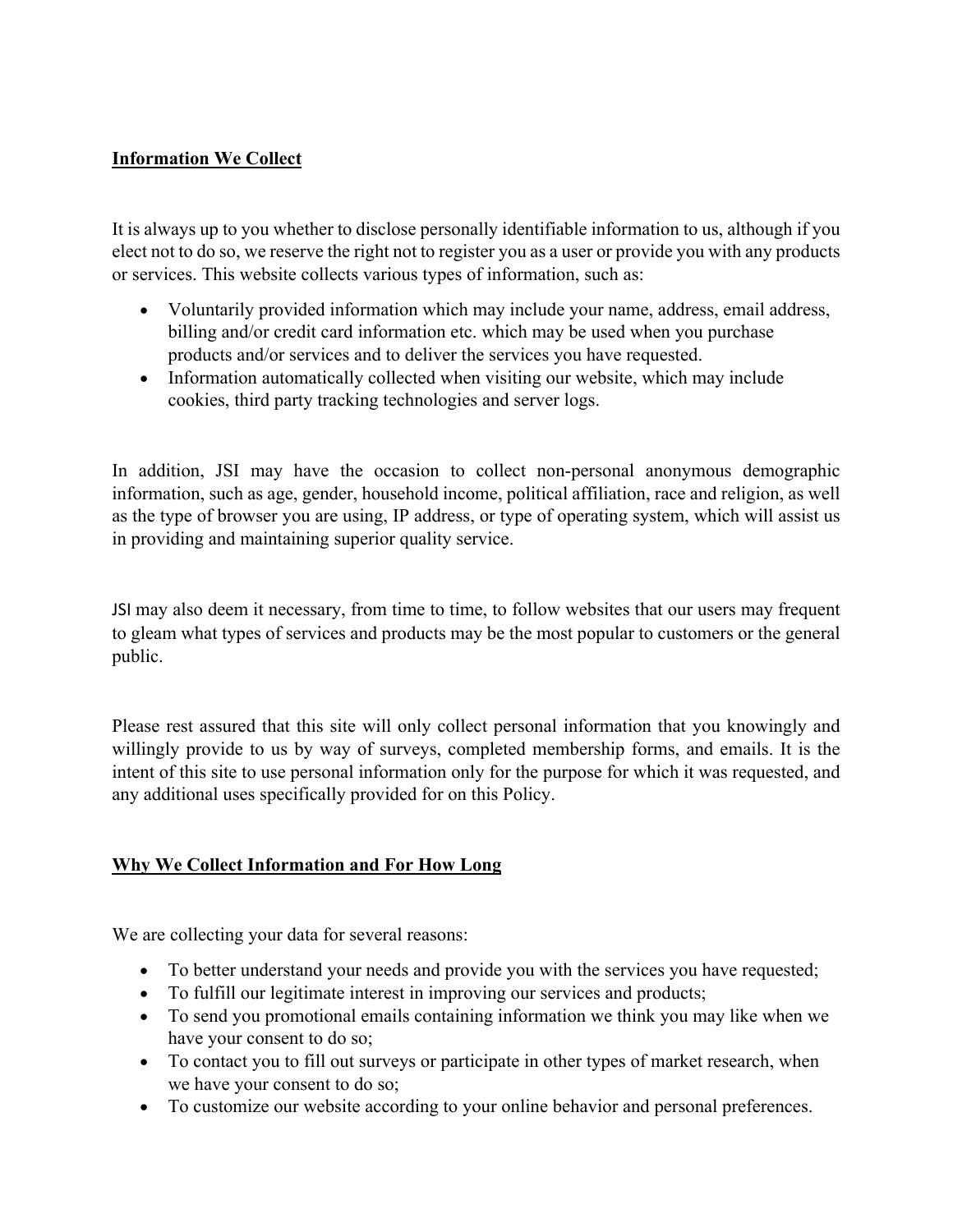The data we collect from you will be stored for no longer than necessary. The length of time we retain said information will be determined based upon the following criteria: the length of time your personal information remains relevant; the length of time it is reasonable to keep records to demonstrate that we have fulfilled our duties and obligations; any limitation periods within which claims might be made; any retention periods prescribed by law or recommended by regulators, professional bodies or associations; the type of contract we have with you, the existence of your consent, and our legitimate interest in keeping such information as stated in this Policy.

# **Use of Information Collected**

JSI does not now, nor will it in the future, sell, rent or lease any of its customer lists and/or names to any third parties.

JSI may collect and may make use of personal information to assist in the operation of our website and to ensure delivery of the services you need and request. At times, we may find it necessary to use personally identifiable information as a means to keep you informed of other possible products and/or services that may be available to you from https://www.jsijanitorial.com/.

JSI may also be in contact with you with regards to completing surveys and/or research questionnaires related to your opinion of current or potential future services that may be offered.

# **Disclosure of Information**

JSI may not use or disclose the information provided by you except under the following circumstances:

- as necessary to provide services or products you have ordered;
- in other ways described in this Policy or to which you have otherwise consented;
- in the aggregate with other information in such a way so that your identity cannot reasonably be determined;
- as required by law, or in response to a subpoena or search warrant;
- to outside auditors who have agreed to keep the information confidential;
- as necessary to enforce the Terms of Service;
- as necessary to maintain, safeguard and preserve all the rights and property of JSI.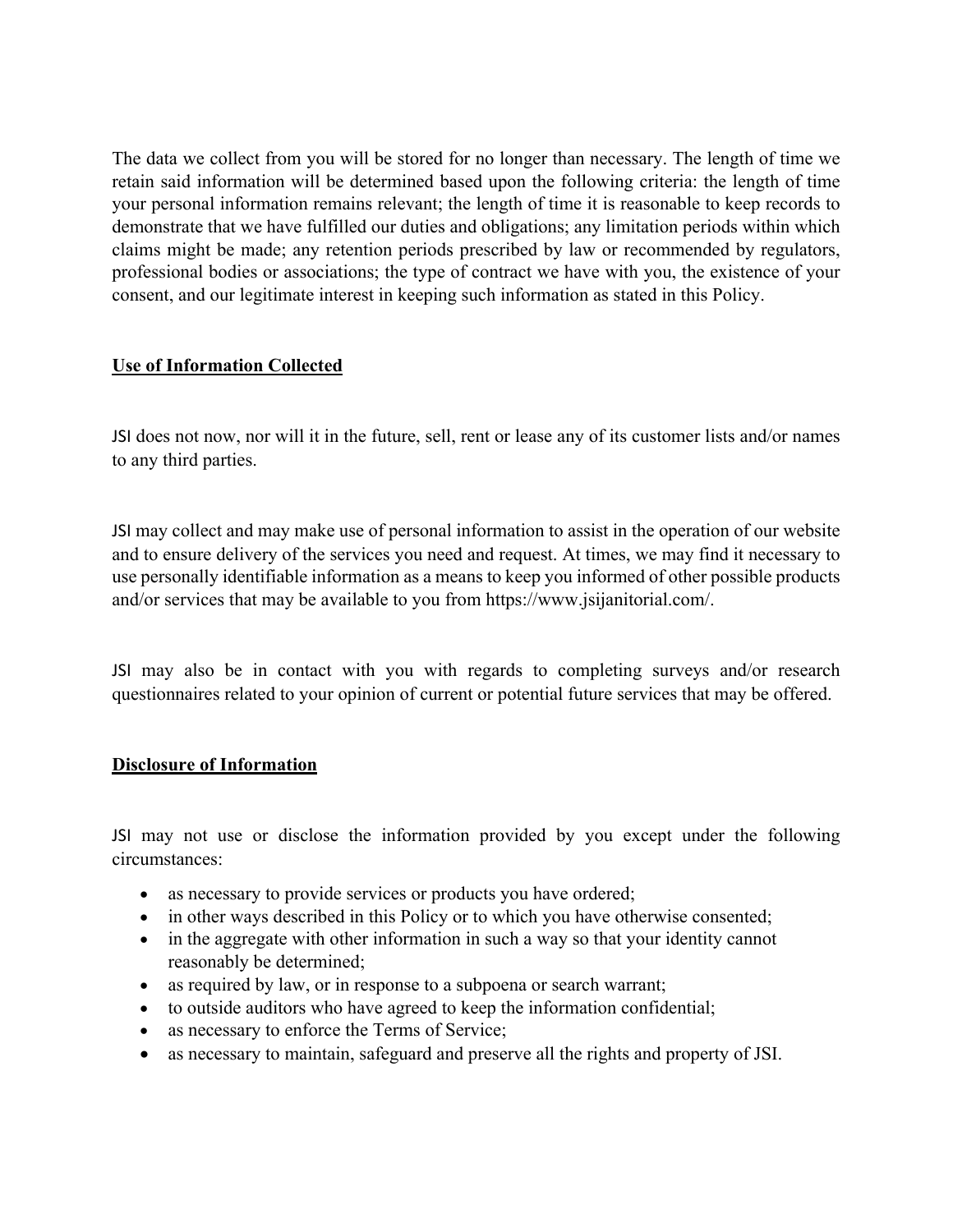### **Non-Marketing Purposes**

JSI greatly respects your privacy. We do maintain and reserve the right to contact you if needed for non-marketing purposes (such as bug alerts, security breaches, account issues, and/or changes in JSI products and services). In certain circumstances, we may use our website, newspapers, or other public means to post a notice.

## **Children under the age of 13**

JSI's website is not directed to, and does not knowingly collect personal identifiable information from, children under the age of thirteen (13). If it is determined that such information has been inadvertently collected on anyone under the age of thirteen (13), we shall immediately take the necessary steps to ensure that such information is deleted from our system's database, or in the alternative, that verifiable parental consent is obtained for the use and storage of such information. Anyone under the age of thirteen (13) must seek and obtain parent or guardian permission to use this website.

# **Unsubscribe or Opt-Out**

All users and visitors to our website have the option to discontinue receiving communications from us by way of email or newsletters. To discontinue or unsubscribe from our website please send an email that you wish to unsubscribe to bash@isijanitorial.com. If you wish to unsubscribe or optout from any third-party websites, you must go to that specific website to unsubscribe or opt-out. JSI will continue to adhere to this Policy with respect to any personal information previously collected.

#### **Links to Other Websites**

Our website does contain links to affiliate and other websites. JSI does not claim nor accept responsibility for any privacy policies, practices and/or procedures of other such websites. Therefore, we encourage all users and visitors to be aware when they leave our website and to read the privacy statements of every website that collects personally identifiable information. This Privacy Policy Agreement applies only and solely to the information collected by our website.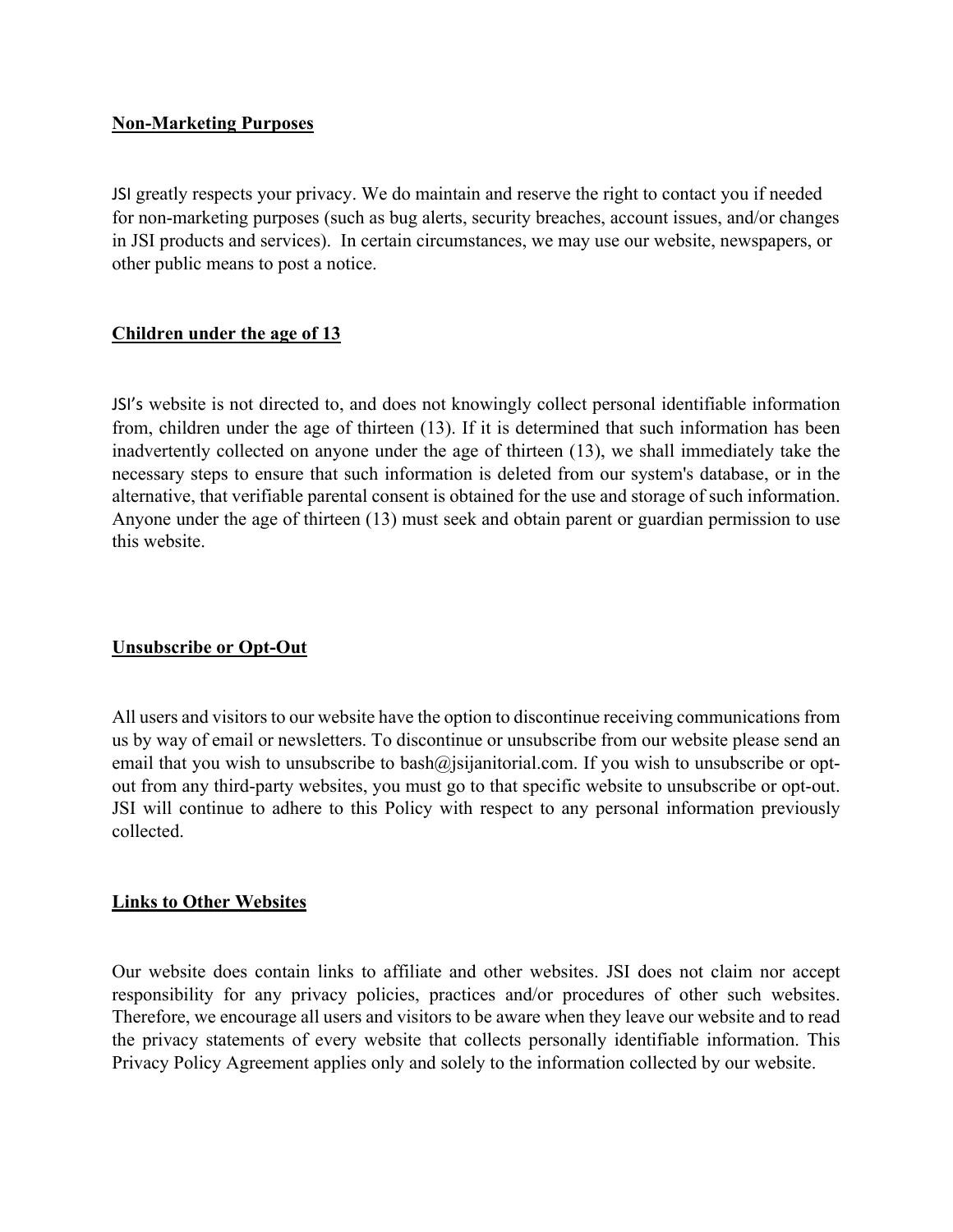## **Notice to European Union Users**

JSI's operations are located primarily in the United States. If you provide information to us, the information will be transferred out of the European Union (EU) and sent to the United States. (The adequacy decision on the EU-US Privacy became operational on August 1, 2016. This framework protects the fundamental rights of anyone in the EU whose personal data is transferred to the United States for commercial purposes. It allows the free transfer of data to companies that are certified in the US under the Privacy Shield.) By providing personal information to us, you are consenting to its storage and use as described in this Policy.

## **Security**

JSI takes precautions to protect your information. When you submit sensitive information via the website, your information is protected both online and offline. Wherever we collect sensitive information (e.g. credit card information), that information is encrypted and transmitted to us in a secure way. You can verify this by looking for a lock icon in the address bar and looking for "https" at the beginning of the address of the webpage.

While we use encryption to protect sensitive information transmitted online, we also protect your information offline. Only employees who need the information to perform a specific job (for example, billing or customer service) are granted access to personally identifiable information. The computers and servers in which we store personally identifiable information are kept in a secure environment. This is all done to prevent any loss, misuse, unauthorized access, disclosure or modification of the user's personal information under our control.

#### **Acceptance of Terms**

By using this website, you are hereby accepting the terms and conditions stipulated within the Privacy Policy Agreement. If you are not in agreement with our terms and conditions, then you should refrain from further use of our sites. In addition, your continued use of our website following the posting of any updates or changes to our terms and conditions shall mean that you agree and acceptance of such changes.

# **How to Contact Us**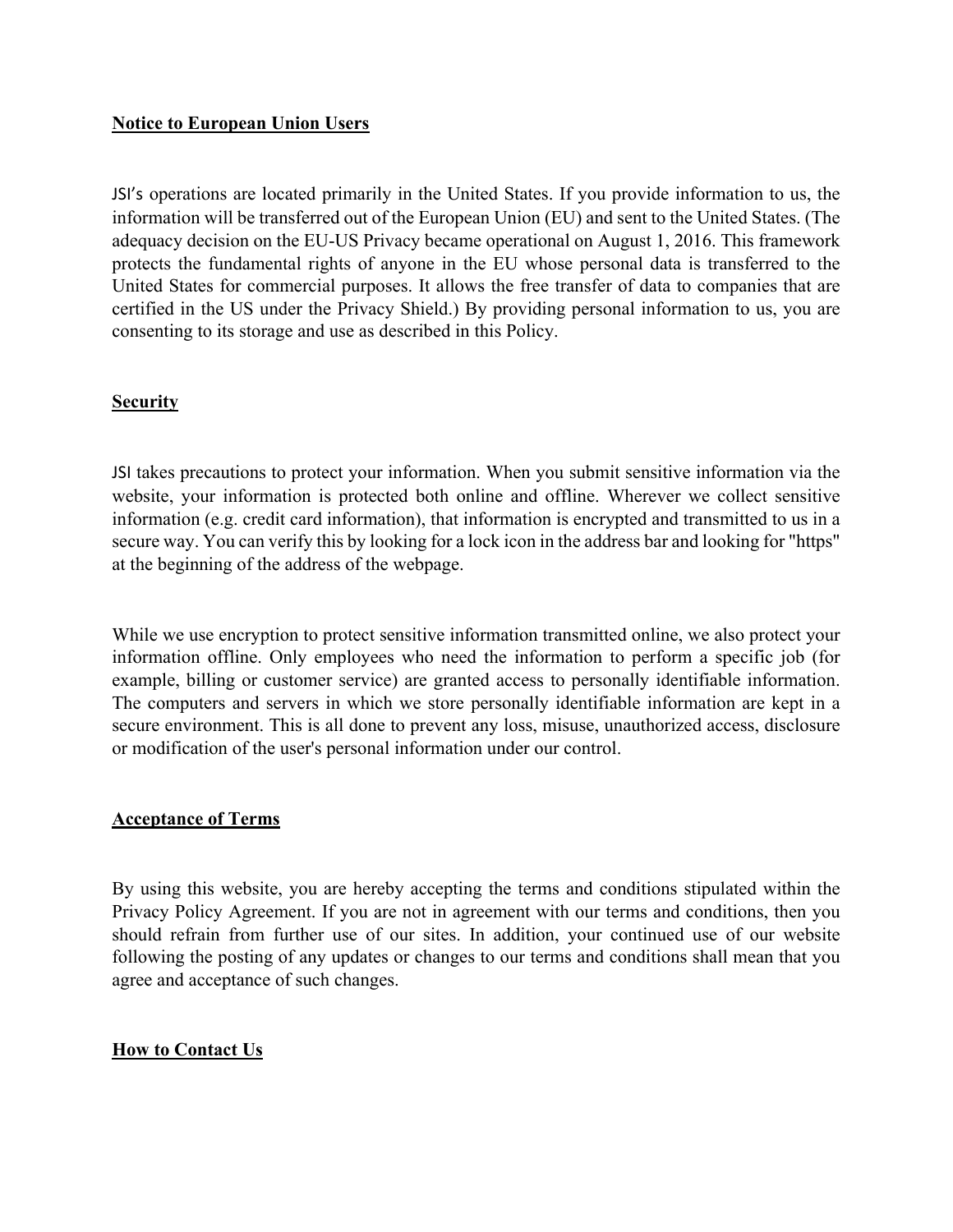If you have any questions or concerns regarding the Privacy Policy Agreement related to our website, please feel free to contact us at the following email, telephone number or mailing address.

**Email:** bash@jsijanitorial.com

**Telephone Number:** 216-341-8601

**Mailing Address:** Janitorial Services Inc. 4830 East 49th Street Cuyahoga Heights, Ohio 44125